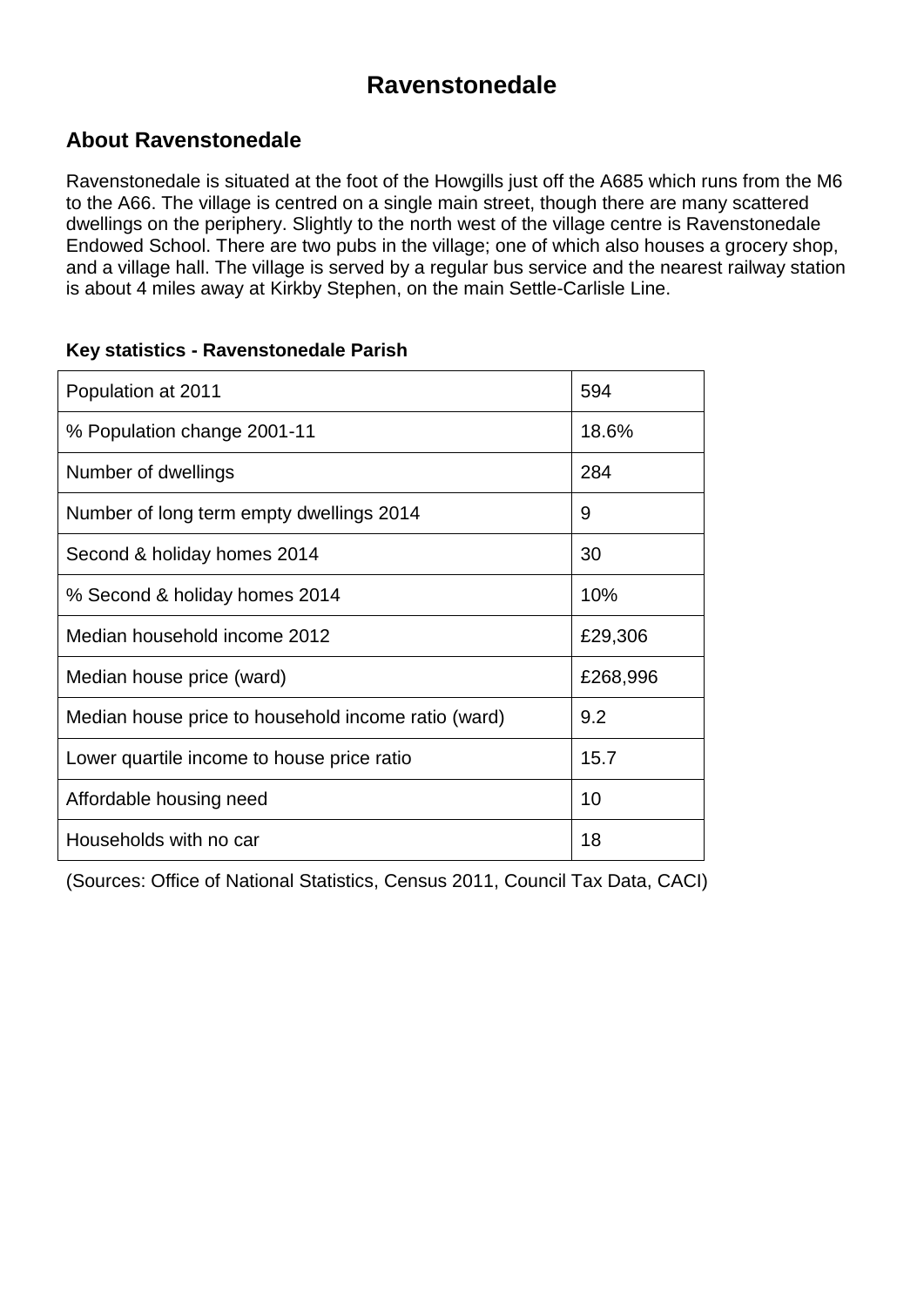#### **Map showing sites in Ravenstonedale**

Blue boundary - Preferred sites proposed for allocation Red boundary - Sites assessed and not proposed for allocation

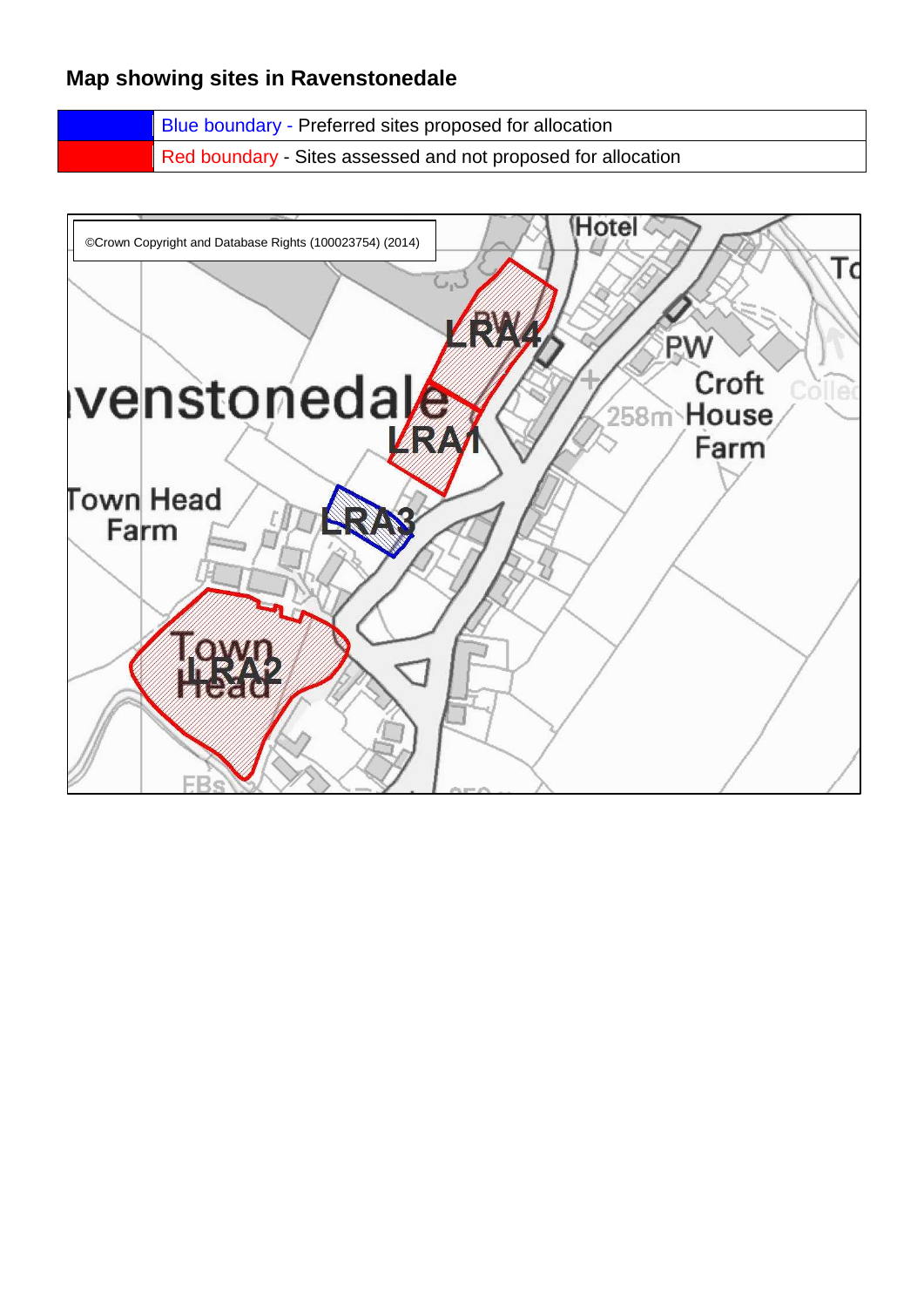### **LRA1 - Land behind Stonethwaite House, Ravenstonedale**



#### **LRA1 - Land behind Stonethwaite House, Ravenstonedale**

| Is this site proposed for<br>development? | <b>No</b>                                                                                                                                                                                                                                                                                                                              |
|-------------------------------------------|----------------------------------------------------------------------------------------------------------------------------------------------------------------------------------------------------------------------------------------------------------------------------------------------------------------------------------------|
| <b>Size</b>                               | 0.24 hectares                                                                                                                                                                                                                                                                                                                          |
| <b>Potential Number of Houses</b>         | 7                                                                                                                                                                                                                                                                                                                                      |
| Brownfield?                               | <b>No</b>                                                                                                                                                                                                                                                                                                                              |
| <b>Description</b>                        | (Note this site was called 'Land adjacent to Little Close' in the<br>Issues and Options document and SHLAA. The name has<br>been changed to avoid confusion with LRA3).                                                                                                                                                                |
|                                           | The site is greenfield. The site slopes slightly, but it is not<br>anticipated that this would affect development. There is an<br>existing access to the site via a narrow track- upgrades would<br>be required and no visibility splays have been conducted. A<br>Public Right of Way runs along the western boundary of the<br>site. |
|                                           | Neighbouring uses are residential and open fields. The site is<br>within the centre of the village and is of a scale that would not<br>be discordant with the character and setting of the village.                                                                                                                                    |
| Is the site suitable?                     | The site was identified in the SHLAA as suitable and<br>achievable for the development of 7 units.                                                                                                                                                                                                                                     |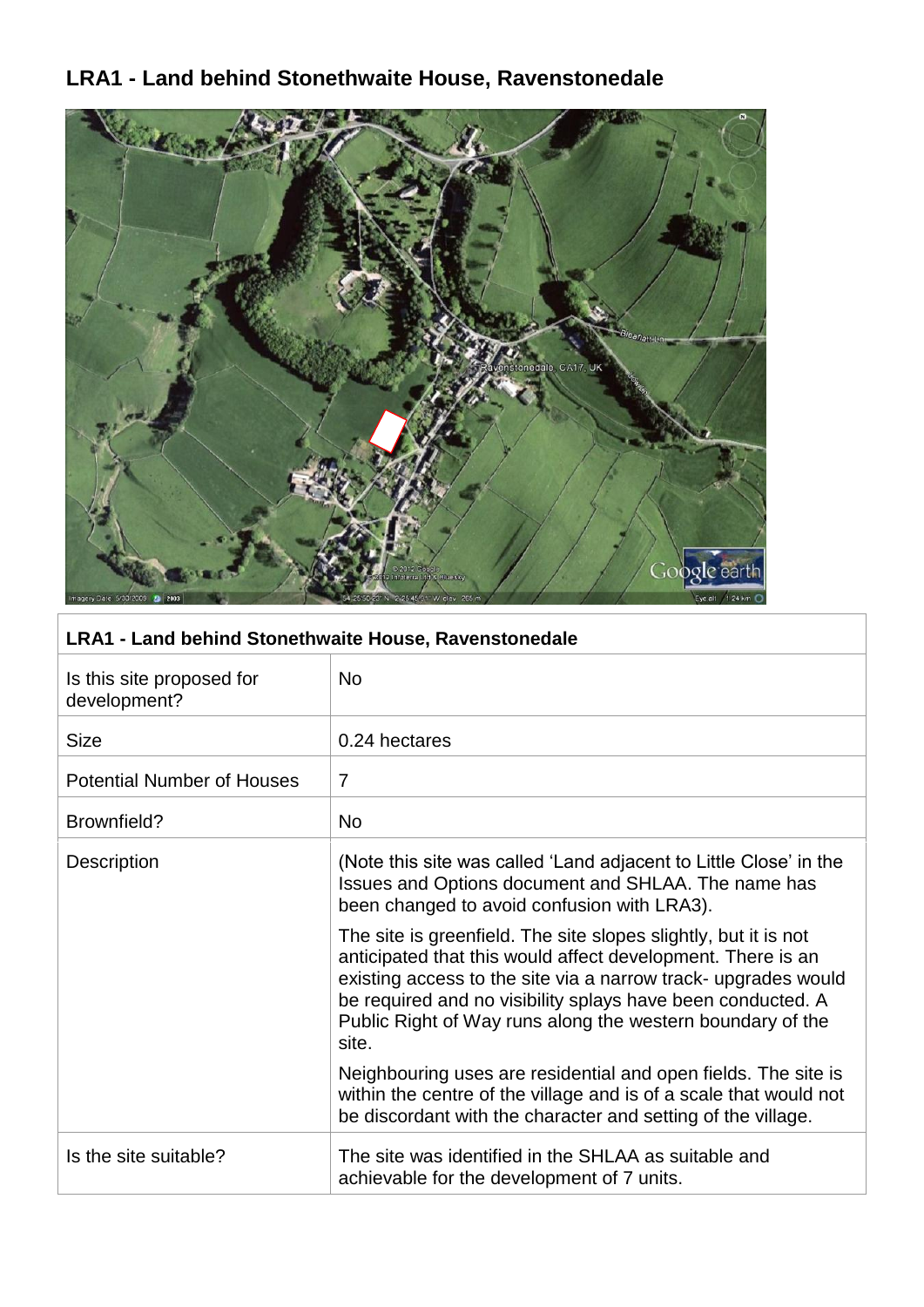| <b>LRA1 - Land behind Stonethwaite House, Ravenstonedale</b> |                                                                                                                                                                                                                                                                                                                                                                                                                                                                                 |
|--------------------------------------------------------------|---------------------------------------------------------------------------------------------------------------------------------------------------------------------------------------------------------------------------------------------------------------------------------------------------------------------------------------------------------------------------------------------------------------------------------------------------------------------------------|
| Is the site available?                                       | The site is currently agricultural; there is no evidence to<br>identify whether it is available.                                                                                                                                                                                                                                                                                                                                                                                |
| Is the site achievable?                                      | Currently unknown.                                                                                                                                                                                                                                                                                                                                                                                                                                                              |
| When will the site be<br>developed?                          | The site is not proposed for allocation.                                                                                                                                                                                                                                                                                                                                                                                                                                        |
| <b>Issues/Constraints</b>                                    | <b>Positive considerations</b><br>In keeping with the character and scale of the village.<br>Allocated in the Local plan for housing and identified in<br>$\bullet$<br>the SHLAA as suitable and achievable for housing<br>development.<br>No flood risk or contamination issues.<br>Not within 250m of environmental designations.<br>Existing access- upgrades needed.<br>$\bullet$<br><b>Issues to consider</b><br>Within the Ravenstonedale Conservation Area.<br>$\bullet$ |
| Public consultation response                                 | No comments were received.                                                                                                                                                                                                                                                                                                                                                                                                                                                      |
| Source/Reason it is proposed                                 | The site was included in the Alternative Sites consultation<br>document.                                                                                                                                                                                                                                                                                                                                                                                                        |
|                                                              | The site was allocated for housing in the Local Plan 1996.                                                                                                                                                                                                                                                                                                                                                                                                                      |
|                                                              | The site was identified in the SHLAA as suitable and<br>achievable for the development of 7 units.                                                                                                                                                                                                                                                                                                                                                                              |

The site has a score of 83% with the higher the score the more preferable the site subject to overcoming issues raised.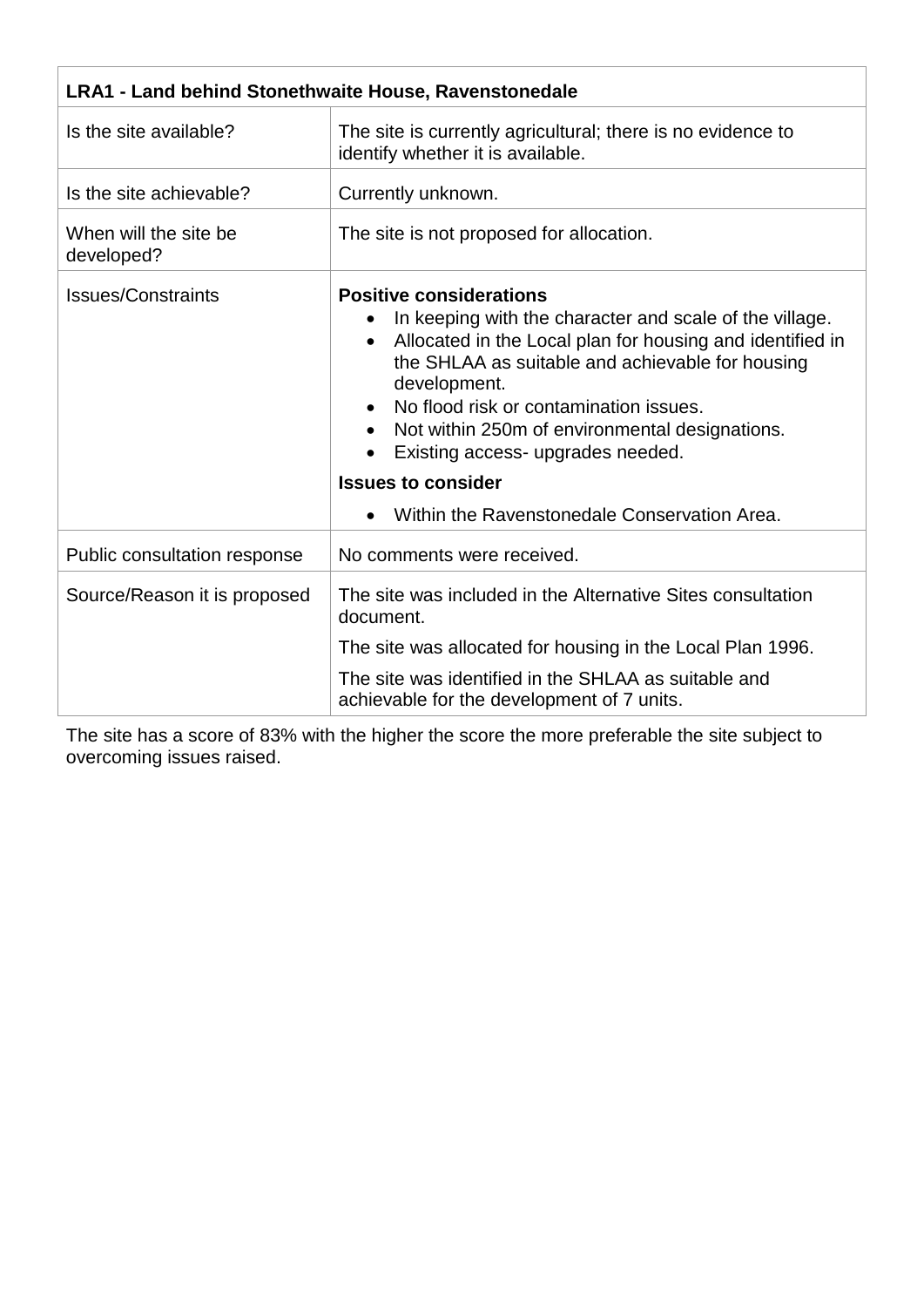# **LRA2 - Land adjacent Townhead Farm, Ravenstonedale**



### **LRA2 - Land adjacent Townhead Farm, Ravenstonedale**

| Is this site proposed for<br>development? | <b>No</b>                                                                                                                                                                                                                                                                                                        |
|-------------------------------------------|------------------------------------------------------------------------------------------------------------------------------------------------------------------------------------------------------------------------------------------------------------------------------------------------------------------|
| <b>Size</b>                               | 0.99 hectares                                                                                                                                                                                                                                                                                                    |
| <b>Potential Number of Houses</b>         | 30                                                                                                                                                                                                                                                                                                               |
| Brownfield?                               | <b>No</b>                                                                                                                                                                                                                                                                                                        |
| <b>Description</b>                        | The site is greenfield. It is level to the west and slopes gently<br>towards the village; it is not expected that the topography will<br>affect development of the site. There is an existing access to<br>the site via a very narrow track; therefore there are issues to<br>overcome to allow for development. |
|                                           | There is a Public Right of Way running across the eastern part<br>of the site from north to south. Neighbouring uses are<br>residential and open fields. The site is on the edge of the<br>village and is of a discordant scale to the character and pattern<br>of historic development within Ravenstonedale.   |
| Is the site suitable?                     | Currently unknown.                                                                                                                                                                                                                                                                                               |
| Is the site available?                    | The site is currently agricultural. There is no evidence to<br>suggest whether it is available.                                                                                                                                                                                                                  |
| Is the site achievable?                   | Currently unknown.                                                                                                                                                                                                                                                                                               |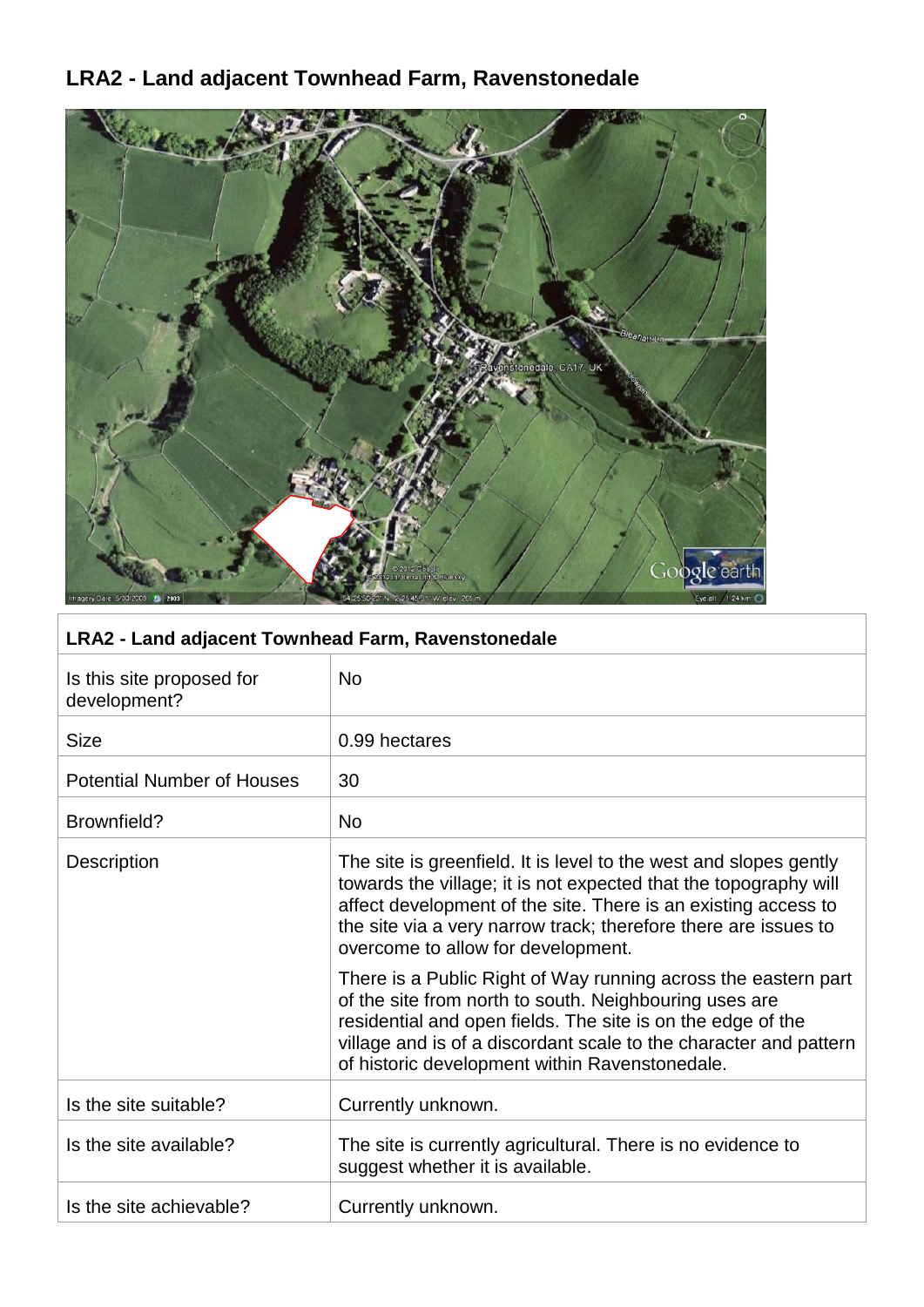| LRA2 - Land adjacent Townhead Farm, Ravenstonedale |                                                                                                                                                                                                                                                                                                                                          |
|----------------------------------------------------|------------------------------------------------------------------------------------------------------------------------------------------------------------------------------------------------------------------------------------------------------------------------------------------------------------------------------------------|
| When will the site be<br>developed?                | The site is not currently proposed for development. No live /<br>extant residential applications on the site.                                                                                                                                                                                                                            |
| <b>Issues/Constraints</b>                          | <b>Positive considerations</b><br>No contamination issues.<br>No environmental designations within 250m.<br>Existing access (with issues to overcome).                                                                                                                                                                                   |
|                                                    | <b>Issues to consider</b><br>Over half of the site designated as Amenity Open<br>$\bullet$<br>Space in the Local Plan 1996.<br>Small part of the site within flood zone 3a.<br>Discordant in scale and location to the pattern of<br>development within the village.<br>Within the Ravenstonedale Conservation Area.<br>Greenfield site. |
| Public consultation response                       | One neutral comment was made that the site may be at risk of<br>flooding from Scandal Beck and that the Beck may be an<br>important wildlife corridor.                                                                                                                                                                                   |
| Source/Reason it is proposed                       | It is understood that there is an intention of the owner /<br>developer to bring the site forward.                                                                                                                                                                                                                                       |

The site has a score of 72% with the higher the score the more preferable the site subject to overcoming issues raised.

# **LRA3 - Land adjacent Little Close, Ravenstonedale**

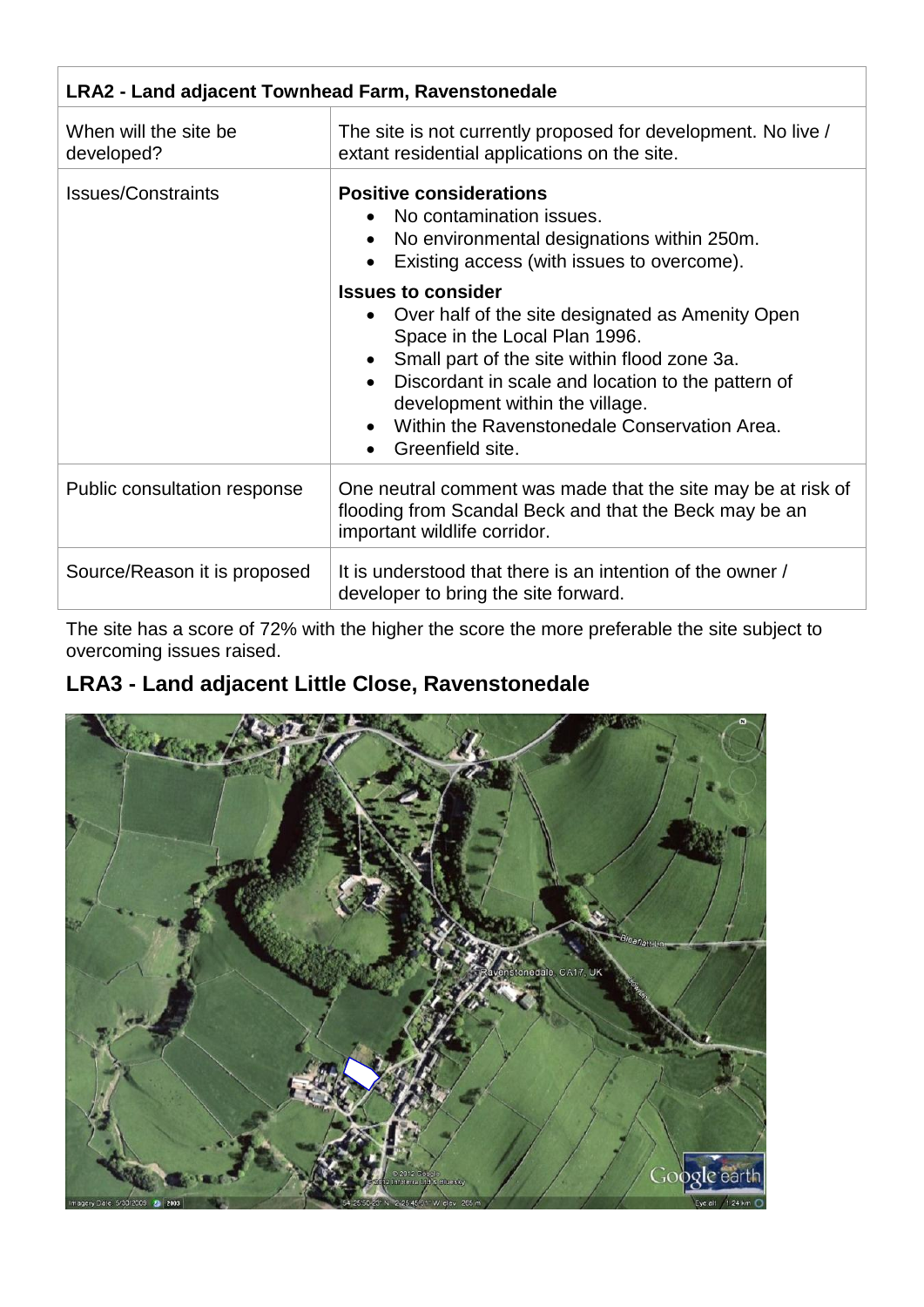| <b>LRA3 - Land adjacent Little Close, Ravenstonedale</b> |                                                                                                                                                                                                                                                           |
|----------------------------------------------------------|-----------------------------------------------------------------------------------------------------------------------------------------------------------------------------------------------------------------------------------------------------------|
| Is this site proposed for<br>development?                | Yes                                                                                                                                                                                                                                                       |
| <b>Size</b>                                              | 0.12 hectares                                                                                                                                                                                                                                             |
| <b>Potential Number of Houses</b>                        | 4                                                                                                                                                                                                                                                         |
| Brownfield?                                              | No.                                                                                                                                                                                                                                                       |
| Description                                              | The site is greenfield. It is relatively level with no topographical<br>constraints. There is no access to the site at present, but there<br>is evident potential to create an access. A Public Right of Way<br>runs across the western part of the site. |
|                                                          | The site is an infill site located within the centre of the village.<br>Neighbouring uses are residential and open fields. The site is<br>not discordant in scale and location with the historic pattern of<br>development within Ravenstonedale.         |
| Is the site suitable?                                    | Currently unknown.                                                                                                                                                                                                                                        |
| Is the site available?                                   | The site is currently agricultural and there is no evidence to<br>indicate its availability.                                                                                                                                                              |
| Is the site achievable?                                  | Currently unknown.                                                                                                                                                                                                                                        |
| When will the site be<br>developed?                      | 2014-19                                                                                                                                                                                                                                                   |
| <b>Issues/Constraints</b>                                | <b>Positive considerations</b><br>Infill site within centre of village and in keeping with<br>character.<br>No biodiversity issues or environmental designations<br>within 250m.<br>No flood risk or contamination issues.<br><b>Issues to consider</b>   |
|                                                          | Within Ravenstonedale Conservation Area.<br>Greenfield site.<br>No existing access.<br>Public Right of Way on site.                                                                                                                                       |
| Public consultation response                             | No comments                                                                                                                                                                                                                                               |
| Source/Reason it is proposed                             | It is understood that there is an intention of the owner /<br>developer to bring the site forward.                                                                                                                                                        |

The site has a score of 77% with the higher the score the more preferable the site subject to overcoming issues raised.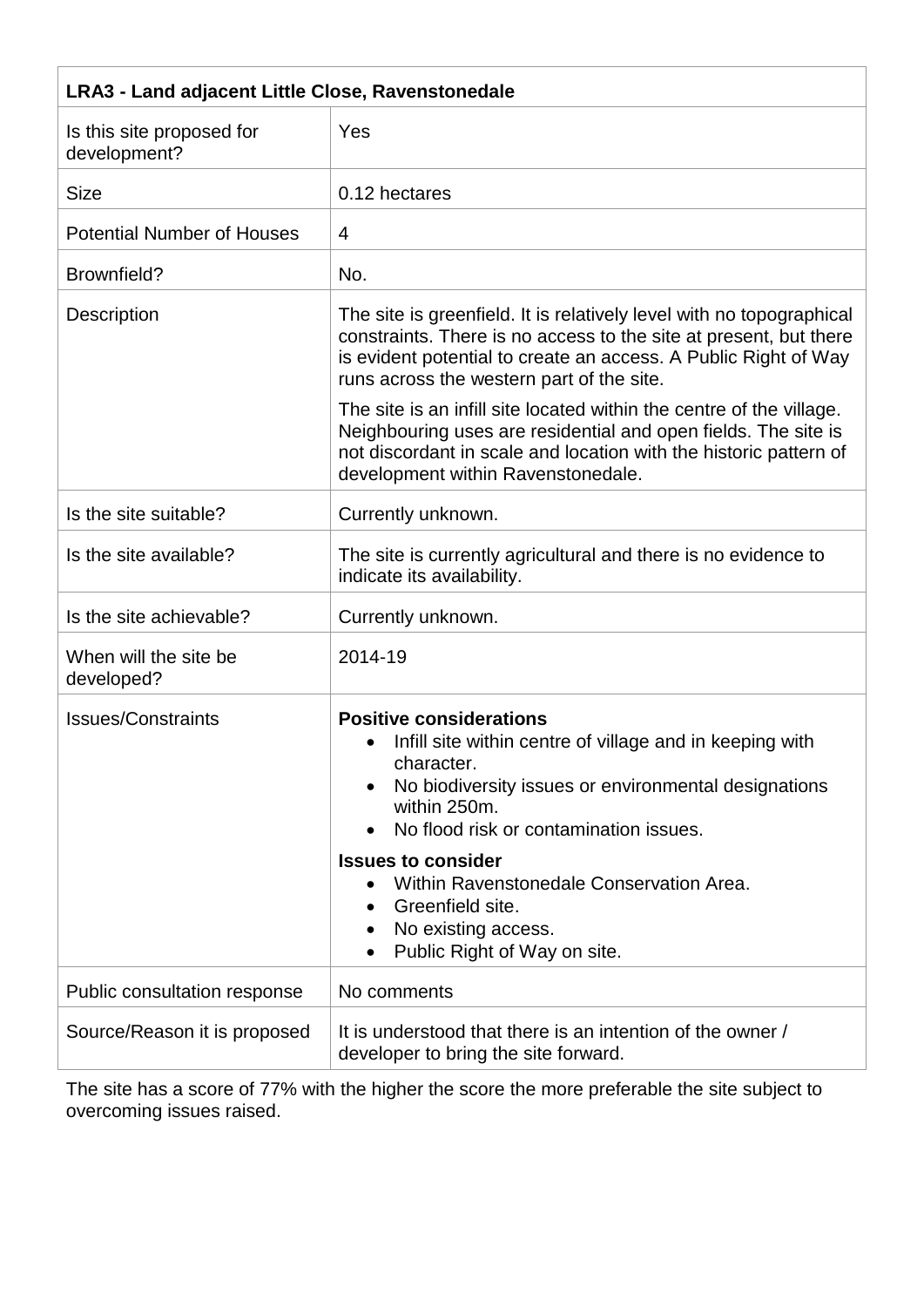# **LRA4 - Land opposite High Chapel, Ravenstonedale**



| LRA4 - Land opposite High Chapel, Ravenstonedale |                                                                                                                                                                                                                                                                                                                                                                                                                                                                                                                                                            |
|--------------------------------------------------|------------------------------------------------------------------------------------------------------------------------------------------------------------------------------------------------------------------------------------------------------------------------------------------------------------------------------------------------------------------------------------------------------------------------------------------------------------------------------------------------------------------------------------------------------------|
| Is this site proposed for<br>development?        | <b>No</b>                                                                                                                                                                                                                                                                                                                                                                                                                                                                                                                                                  |
| <b>Size</b>                                      | 0.41 hectares                                                                                                                                                                                                                                                                                                                                                                                                                                                                                                                                              |
| <b>Potential Number of Houses</b>                | 12                                                                                                                                                                                                                                                                                                                                                                                                                                                                                                                                                         |
| Brownfield?                                      | <b>No</b>                                                                                                                                                                                                                                                                                                                                                                                                                                                                                                                                                  |
| <b>Description</b>                               | The site is greenfield. The site slopes quite steeply to the<br>north; this may have implications to development layout and<br>access. There is no existing access to the site; any access<br>would have to be from a narrow track and would be hindered<br>by the topographical constraints of the site.<br>A Public Right of Way runs along the western boundary of the<br>site. Neighbouring uses are residential and fields. The site is<br>within the centre of the village and its scale would not be<br>discordant with the pattern of development. |
| Is the site suitable?                            | Currently unknown.                                                                                                                                                                                                                                                                                                                                                                                                                                                                                                                                         |
| Is the site available?                           | The site is currently agricultural but there is no evidence to<br>indicate its availability.                                                                                                                                                                                                                                                                                                                                                                                                                                                               |
| Is the site achievable?                          | Currently unknown.                                                                                                                                                                                                                                                                                                                                                                                                                                                                                                                                         |